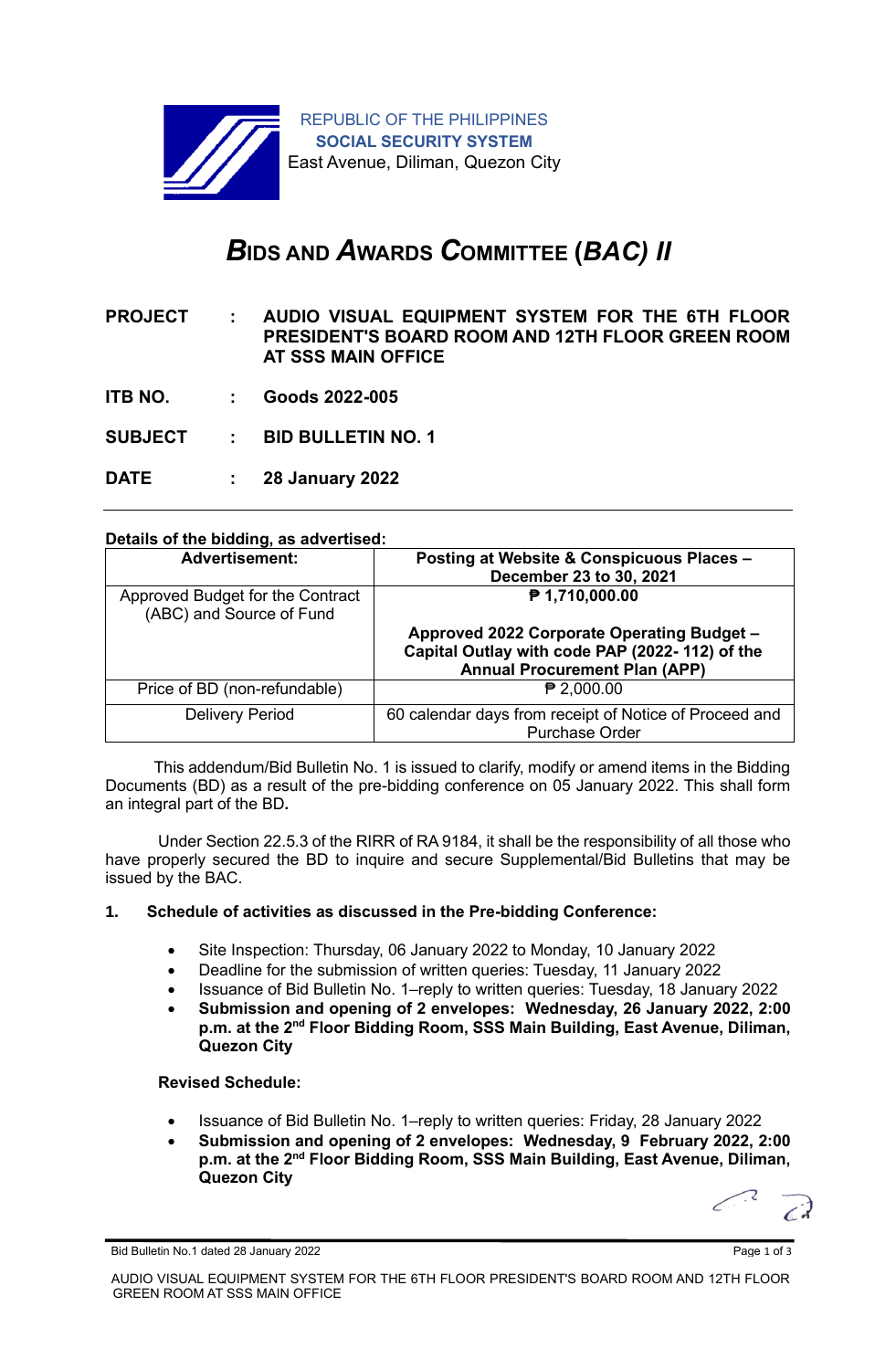**Only one company representative is allowed to attend the manual opening of bids. Other company representative may witness the opening of bids through Microsoft Teams. Kindly coordinate with the BAC Secretariat for the details.**

## **2. Amendments/Clarifications - Annex "A"**

### **3. Documentary Requirements**

#### **a. 1 st Envelope**

a.1 PhilGEPS Certificate of Registration and membership.

In case of uploaded document/s, which validity period had already expired, submit the updated document/s.

- a.2 Statement of all its Ongoing Government and Private Contracts, including contracts awarded but not yet started, if any, whether similar or not similar in nature and complexity to the contract to be bid;
- a.3 Statement of Single Largest Completed Contract (SLCC) similar to the project to be bid, **with supporting documents**, equivalent to at least **50% of the ABC**, completed **within five (5) years** prior to the submission and opening of bids, adjusted by the bidder to current prices using PSA's consumer price index;

For this purpose, similar contracts shall refer to Supply, Delivery and Installation of Audio Visual System/IT Equipment.

- a.4 NFCC Computation or committed Line of Credit (form supplied)
- a.5 JVA, in case of Joint Venture Class "B" Documents (Each partner of the joint venture shall submit the legal eligibility documents. The submission of technical and financial eligibility documents by any of the joint venture partners constitute compliance, except for SSS Clearance that must be complied by all JV partners);
- a.6 Bid Security (2% of the ABC for Cash or Manager's/Cashier's Check payable to SSS or Bank Draft of the ABC, 5% of the ABC for Surety Bond **or** Bid Securing Declaration – form supplied) and **a copy of the Authority to Notarize from the Notary Public).**
- a.7 Technical Documents project requirements
	- Section VI Schedule of Requirements (page 28)
	- Section VII Statement of Compliance with the Technical Specifications (pages 29 to 39)
- a.8 Omnibus Sworn Statement **and a copy of the Authority to Notarize from the Notary Public.**
- a.9 Foreign ownership limited to those allowed under the rules may participate in this Project, provided must submit any of the following:
	- Copy of Treaty, International or Executive Agreement; Or
	- Certification from the relevant government office of their country stating that Filipinos are allowed to participate in government procurement activities for the same item or product.
	- Certification from the DTI if the Bidder claims preference as a Domestic Bidder or Domestic Entity.

### **b. Checklist of the 2nd envelope:**

- b.1 Bid Form (form supplied) pages 45 to 46
- b.2 Bid Breakdown (form supplied) page 47



Bid Bulletin No.1 dated 28 January 2022 **Page 2 of 3** and 2011 12:00 and 2012 Page 2 of 3